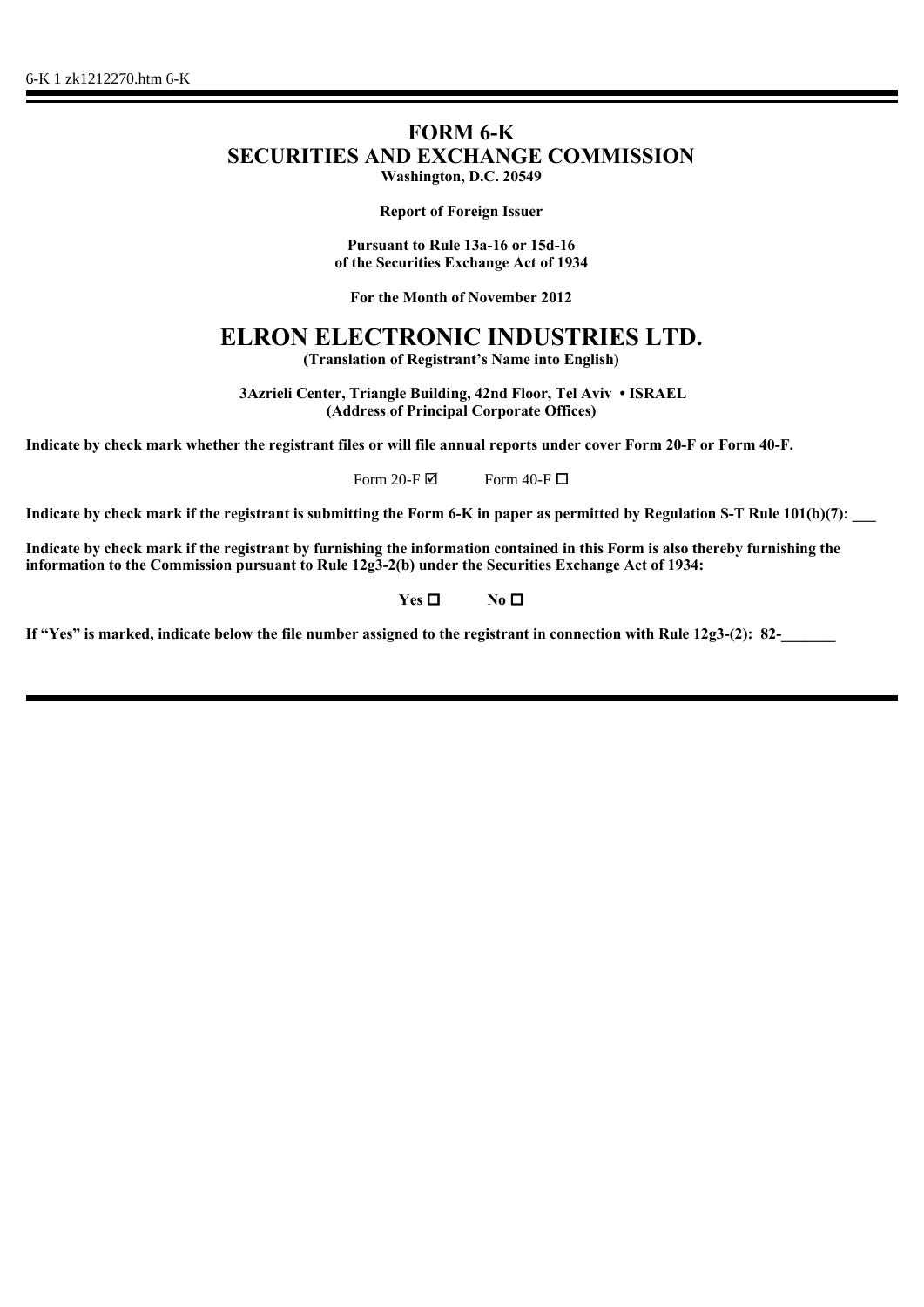English translation of Registrant's Immediate Release filed with the Israeli Securities Authority on November 15, 2012 concerning he Registrant's annual general meeting of shareholders.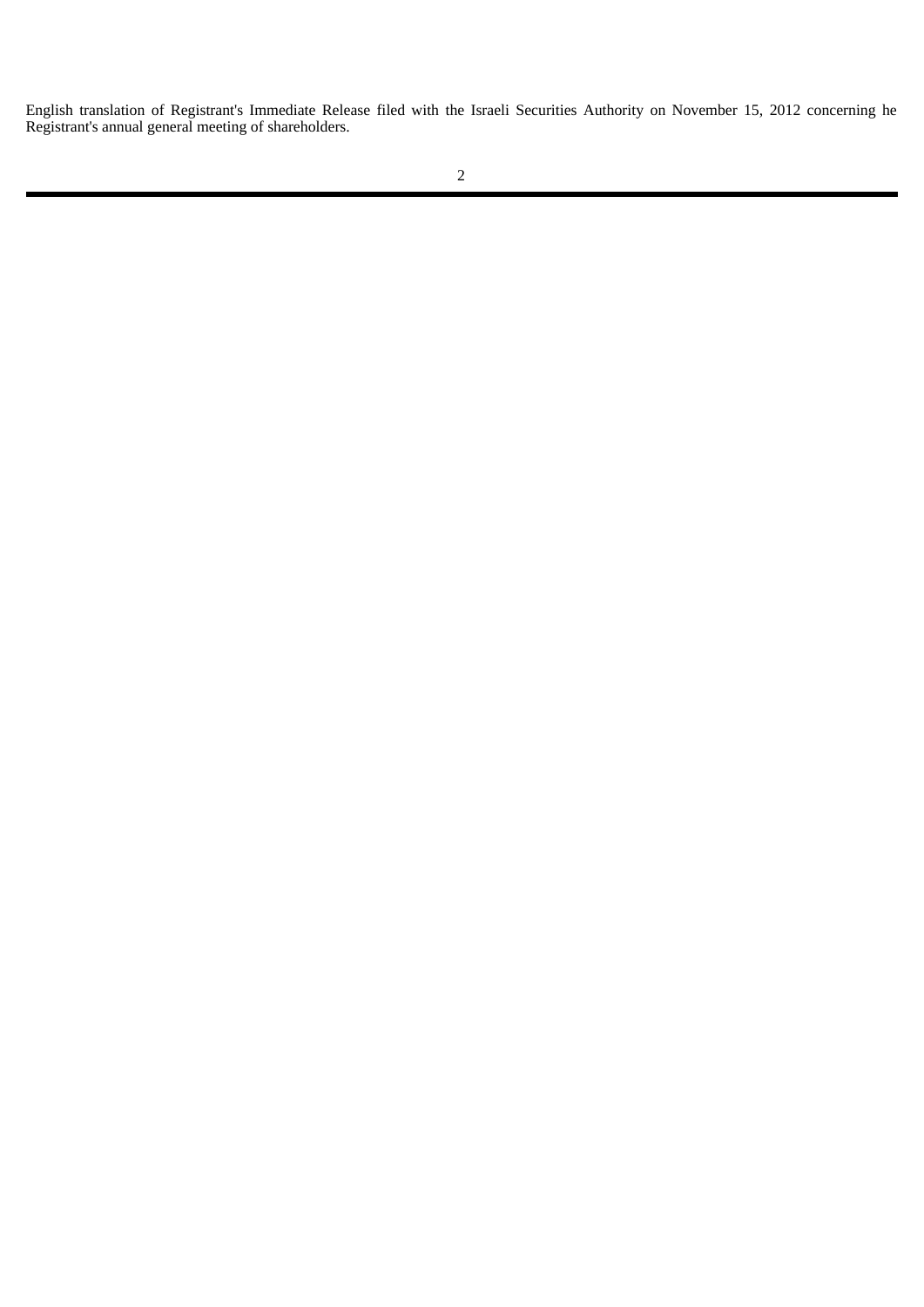### SIGNATURE

Pursuant to the requirements of the Securities Exchange Act of 1934, the Registrant has duly caused this report to be signed on its behalf by the undersigned, thereunto duly authorized.

> ELRON ELECTRONIC INDUSTRIES LTD. (Registrant)

By: /s/ Yaron Elad

 Yaron Elad VP & CFO

Dated: November 15, 2012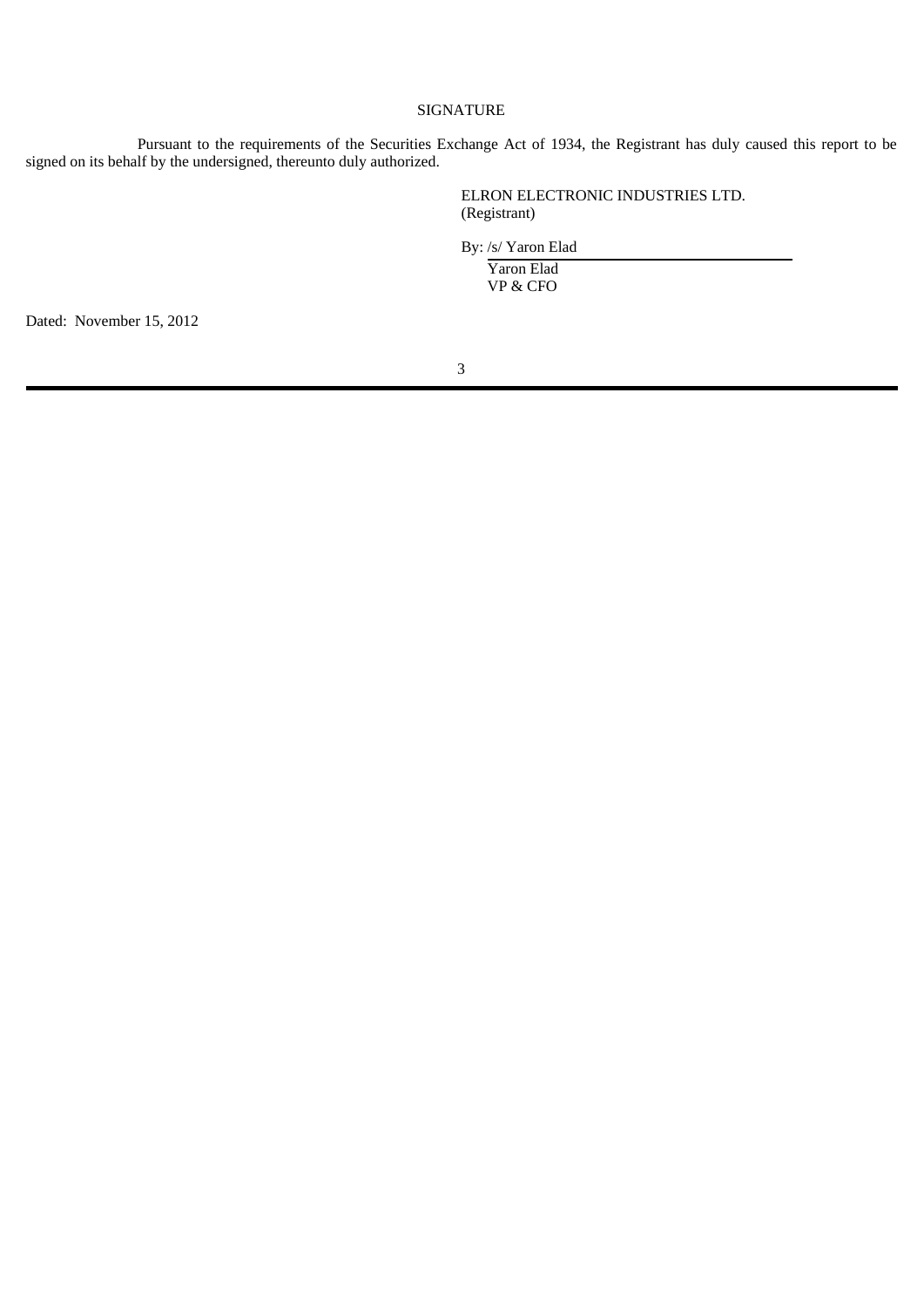## **Elron Electronic Industries Ltd. (the** "**Company**"**) Re: Immediate Report regarding the Convening of an Annual General Meeting of the Shareholders of the Company**

An immediate report (the "**Report**") is hereby given pursuant to the Israeli Companies Law, 5759-1999 (the "**Companies Law**"), and to the Israeli Securities Regulations (Periodic and Immediate Reports), 5730-1970, (the "**Immediate Report Regulations**") and to the Israeli Companies Regulations (Notification and Announcement of general meetings and class meetings in a public company (2000) relating to the convening of an annual general meeting of the shareholders of the Company, which shall be held on December 18, 2012 at 10:00 am (Israel time), at the Company's offices at 3 Azrieli Center, The Triangular Tower, 42nd Floor, Tel Aviv, Israel, on the agenda of which will be the matters described below in this report.

#### 1. **The Matters on the Agenda and a Summary of the Proposed Resolutions**

 1.1 To re-elect Arie Mientkavich, Avraham Asheri, Gabi Barbash, Rona Dankner, Hadar Udler, Amiram Erel, Dori Manor and Arieh Ovadia as directors of the Company until the next annual general meeting of the Company, in addition to the external directors who hold office.

According to Regulation 26 of the Immediate Report Regulations, the following are the details, to the best of the Company's knowledge, of the candidates for appointment as directors.

#### Principal Activities during Past Five Years

Arie Mientkavich, Identification No. 00129320. Born on September Vice Chairman of the Board of Directors – IDB Holding Became a director on January 8, 2007. LL.B. in Law - Hebrew Development Corporation Ltd.; Director of NuLens Ltd.; Director University in Jerusalem; B.A. in Political Science – Hebrew of Given Imaging Ltd.; Acting Chairman of the Board of Directors – with Financial and Accounting Expertise.

28, 1942, Israeli, of Derech Hashalom 1, First Floor, Tel Aviv, Israel. Corporation Ltd.; Chairman of the Board of Directors RDC – Rafael University in Jerusalem Chairman of the Board of Directors. Director Gazit Globe Ltd.; Chairman of the Board of Directors - Gazit Globe Israel (Development) Ltd., as Chairman of the Board of Directors in A. Dori Group Ltd. and director of Ronson Europe N.V. Prior to that served for approximately 8 years as Chairman of the Board of Israel Discount Bank Ltd. and its main subsidiaries including Mercantile Discount Bank Ltd. and Israel Discount Bank of New York. During his tenure as Chairman of Israel Discount Bank Ltd., he served as Chairman of the Audit Committee of Mercantile Discount Bank Ltd. and a member of the Audit Committee of Israel Discount Bank Ltd. and a member of the Advisory Committee and the Advisory Council of the Bank of Israel. Served for approximately 10 years as Chairman of the Israel Securities Authority and on its behalf as a member of the Council of Certified Public Accountants. Before that, he served for approximately 10 years as legal advisor to the Ministry of Finance.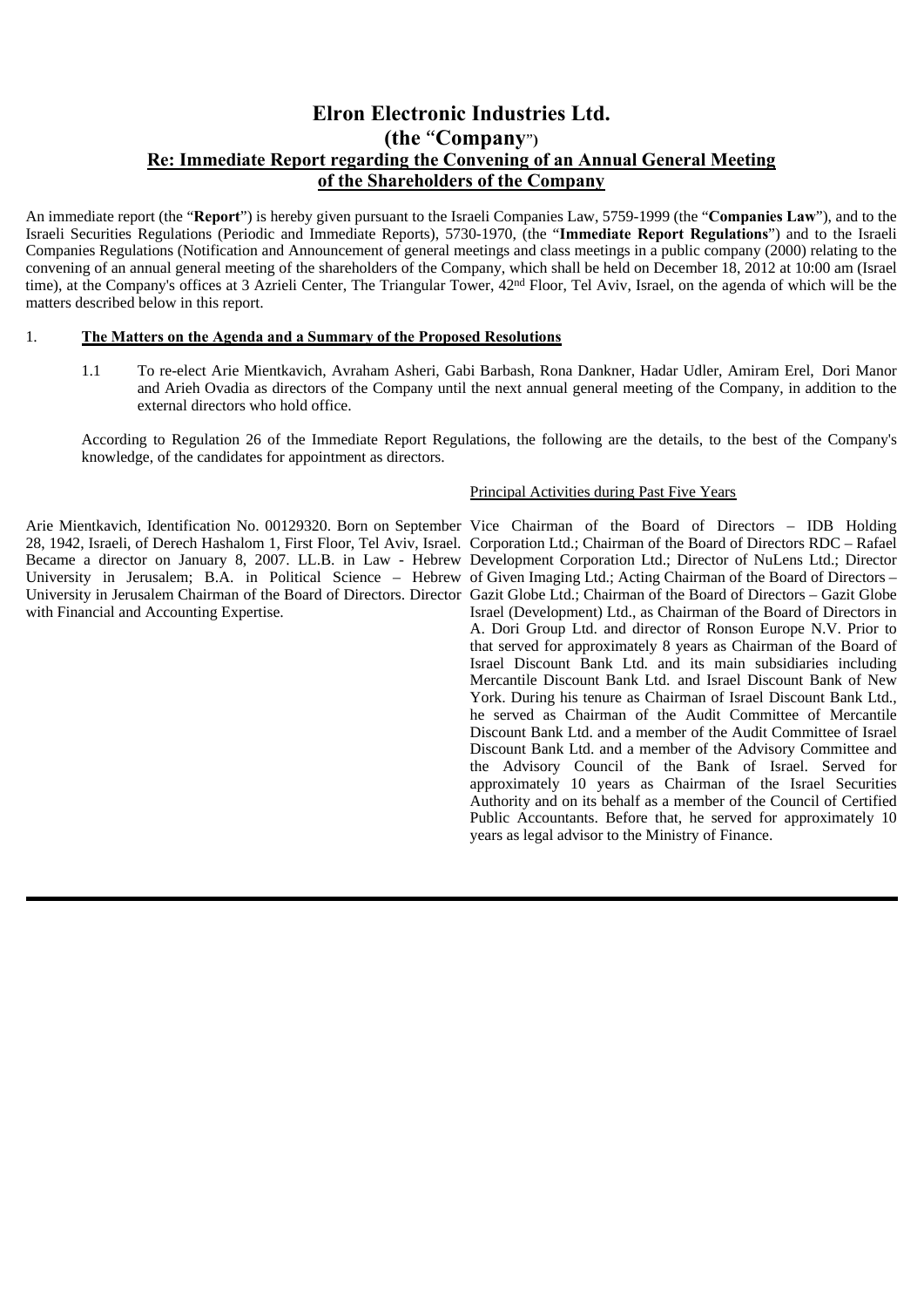Avraham Asheri, Identification No. 000954768. Born January 24, Economic Adviser and Director of Companies Director – Koor 1938. Israeli, of Yashpa 12, Mevaseret Zion, Israel. Became a Industries Ltd., Director – Radware Ltd.; External Director – director on December 14, 1999. Bachelors in Economics and Political Mikronet Ltd.; Director – Elbit Systems Ltd., Director – Discount Science from the Hebrew University. Professional Director. Director Mortgage Bank Ltd.; Chairman of the Audit Committee of with Financial and Accounting Expertise. Member of the Audit the Hebrew University of Jerusalem; member of the Executive Committee, Financial Statements Committee and the Investment Committee and Chairman of the Finance Committee of **Committee** 

Prof. Gabi Barbash**,** Identification No. 30283352. Born September 13, CEO of the Tel Aviv Medical Center; Chairman of the Health 1949, Israeli, of Bnei Haneviim 17b, Ramat Gan, Israel. Became a Corporation adjacent to the Tel Aviv Medical Center; Director of director on May 21, 2003. M.D. from the Hebrew University of Clal Biotechnology Industries Ltd.; Director of the start-up Jerusalem, Masters in Public Health MPH from Harvard University in company "Oplon". Boston. CEO of the Tel Aviv Medical center. Consultant to the Company (see Section 1.4 below).

Rona Dankner, Identification No, 066246406, Born on May 14, 1983, MBA Student at Interdisciplinary Center in Herzliya, Referent to Israeli, of 3 Azrieli Center, Tel Aviv, Israel. Became director on subsidiaries - Discount Investment Corporation Ltd. (from January October 7, 2008; B.A. in Business Administration from the 2008 through September 2010), Director of Property and Interdisciplinary Center in Herzliya, Israel. MBA Student at Building Ltd. A graduate in Business Administration Interdisciplinary Center in Herzliya.

Daughter of Mr. Nochi Dankner an (indirect) controlling party of IDB Holding Corporation Ltd., an (indirect) controlling party of the Company.

#### Principal Activities during Past Five Years

the College "Hadassah"; member of the Executive Committee of the Jerusalem Institute for Israel; a member of the Audit Committee of the Jerusalem Foundation; a Board<br>member and Chairman of the Finance Committee "Mishkenot" member and Chairman of Shaananim"; and Chairman of D.V.I Volunteer Dentists to Israel.

Interdisciplinary Center Herzliya.

#### 2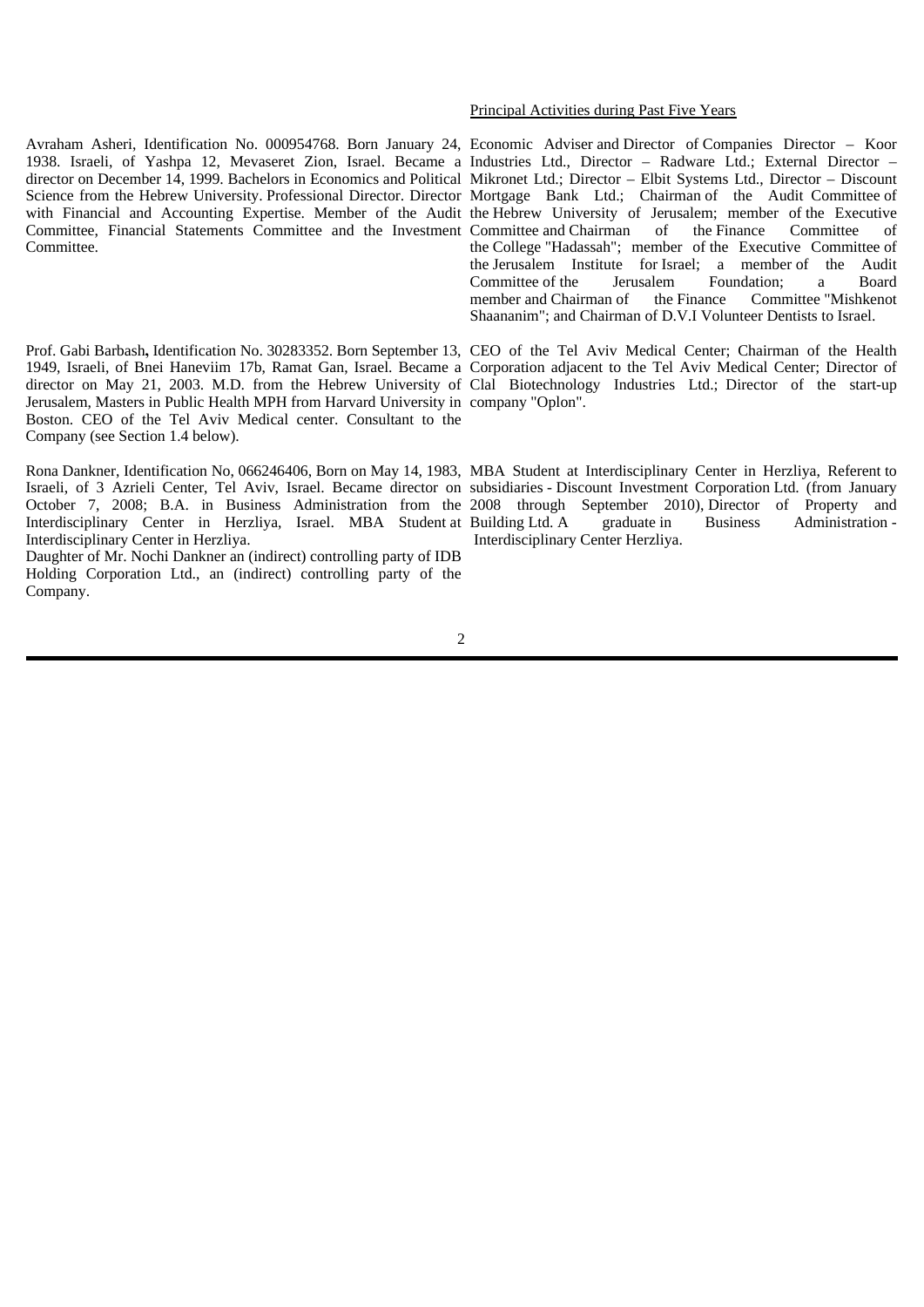Amiram Erel, Identification No. 04871265. Born on April 27, 1947**,** President and CEO – Discount Investment Corporation Ltd., Israeli, President and CEO of Discount Investment Corporation Ltd., Chairman of the Board of Directors - Cellcom Israel Ltd., CEO of 3 Azrieli Center, 44 Floor, Tel Aviv, Israel. Became a director NetVision Ltd. (from March to December 2007), Chairman of the on November 1, 1999. B.Sc. in Electrical Engineering from the Boards of Directors or Board member of various companies held by Technion, Israel**.** Director with Financial and Accounting Expertise.

Israeli, of 3 Azrieli Center, Triangular Bulding, 44<sup>th</sup> Floor, Tel Aviv, Holding Corporation Ltd; Since 1999, an attorney in the law offices Israel. Director as of November 9, 2011. LL.B.Tel Aviv University.

Dori Manor, Identification No. 022852453. Born May 26, 1967, CEO of companies in the automotive industry belonging to the Israeli and French, of 17 Kerem HaZeitim, Savyon, Israel. Became a David Lubinski Ltd. group. Director in the following companies: director on August 13, 2003. B.Sc. in Industrial Engineering from Tel IDB Holding Corporation Ltd., IDB Development Corporation Ltd., Aviv University; M.B.A. in Business Administration from INSEAD Discount Investment Corporation Ltd., and other companies in the in France. The son of Isaac and Ruth Manor, related parties in the David Lubinski group. Company. Director with Financial and Accounting Expertise.

Arie Ovadia, Identification No. 78284338. Born December 25, 1948, Chairman of the Board of Directors – Giron - Development And Israeli, of 23 Menachem Begin, Tel Aviv, 661821 Israel. Director as Building Ltd., Chairman of the Board of Directors – Destiny of March 11, 2007. Ph.D. in Economics from the Wharton School of Holdings (1993) Ltd., Chairman of the Board of Directors – Teva Business, University of Pennsylvania; Bachelors degree in Naot - Distribution Ltd., Chairman of the Board of Directors – Accounting and Economics from Tel Aviv University; Masters degree in Accounting and Finance from Tel Aviv University. Member of the Audit Committee, the Financial Statements Review Managing Partner – Shamrock Israel Growth Fund Advisors Ltd. Committee, and the Investment Committee. Director with Financial Director in the following companies: Shamrock - Cinema City Ltd., and Accounting Expertise. An independent director.

#### Principal Activities during Past Five Years

Discount Investment Corporation Ltd., including Makhteshim Agan Industries Ltd., Koor Industries Ltd., NetVision Ltd. and Maariv Holdings Ltd.

Hadar Udler, Identification No. 029474467. Born May 28, 1972, Corporate Secretary of IDB Development Corporation Ltd. and IDB in Goldfarb, Levy, Eran, Meiri, Tzafrir & Co. (currently Goldfarb Seligman &Co.) and served as a partner from January 2008 through July 2010.

Na'alei Naot Agricultural Cooperative for Businesses Ltd., Chairman of the Board of Directors – Nadlan.com Israel Ltd., Destiny Holdings (1993) Ltd., Destiny Assets (1991) Ltd., Israel Petrochemical Ltd., Hadar Given Investments, Ltd., Strauss from Group Ltd., Scaelix Corporation Ltd., Compugen Ltd., Carmel Olefins Ltd., Polar Investments Ltd., Intercure Ltd., I.Q.S. Shalev Ltd. (Previously served as chairman), E.Q.S. Hydraulic Ltd., Maxtech Technologies Ltd., Maxtech Communication Networks Ltd., Mantisvision Ltd., Paycard Ltd, VyryaNet Ltd., Telem Financing Solutions, Ltd., A.O. Adav Consultants Ltd., A.O. Consultants & Management (2007) Ltd., Aantz Consultants Ltd Benjamin Ovadia Consultants (2007) Ltd., and G.I. Tech Ltd.

3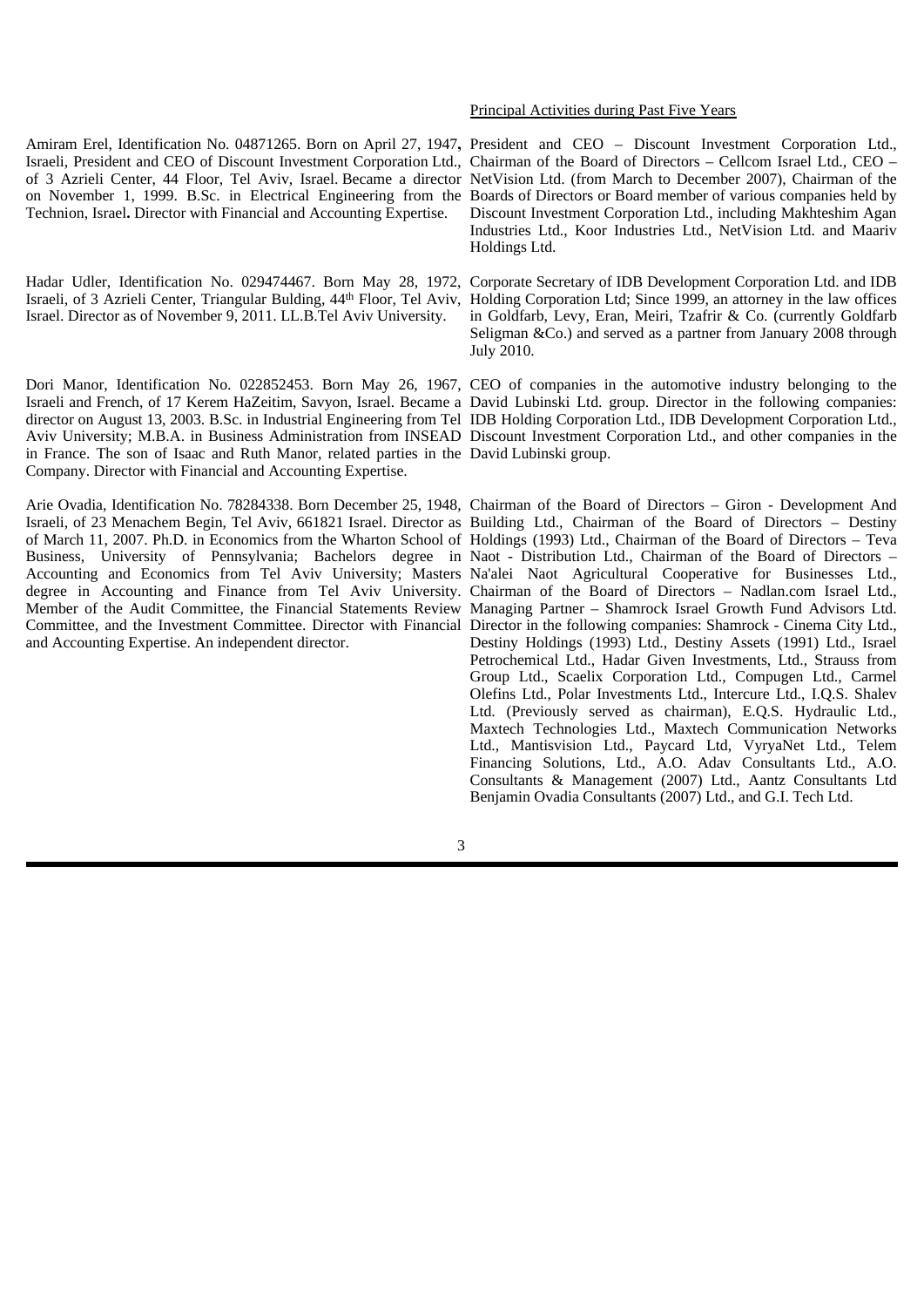[The declarations of the directors of the Company provided in accordance with Section 224(b) of the Companies Law, were filed with the Israeli Securities Authority.]

Messrs Gad Arbel and Ehud Rassabi will continue to serve as external directors in accordance with the Companies Law.

- 1.2 To appoint Kost, Forer, Gabbay & Kasierer as the Company's auditors for another term until the next annual general meeting of the Company and authorize the Audit Committee and the Board of Directors to determine the audit fees.
- 1.3 To report to the general meeting on the audit fees for 2011.
- 1.4 Approval of the engagement between the Company and Prof. Gabi Barbash who serves as a director of the Company in an agreement for providing consulting services to the Company in relation to assistance in the identification and analysis of potential investments in the medical device field, with effect from January 1, 2013 until December 31, 2013.

The previous services agreement of Prof. Barbash with the Company will end on December 31, 2012 (the "**Previous Agreement**"). Within the framework of the agreement currently requested to be approved, in consideration for his services, Prof. Barbash will receive a monthly fee of \$2,500 plus VAT (half of the monthly fee according to the Previous Agreement), in addition to his compensation to which he is entitled to receive as a director.

4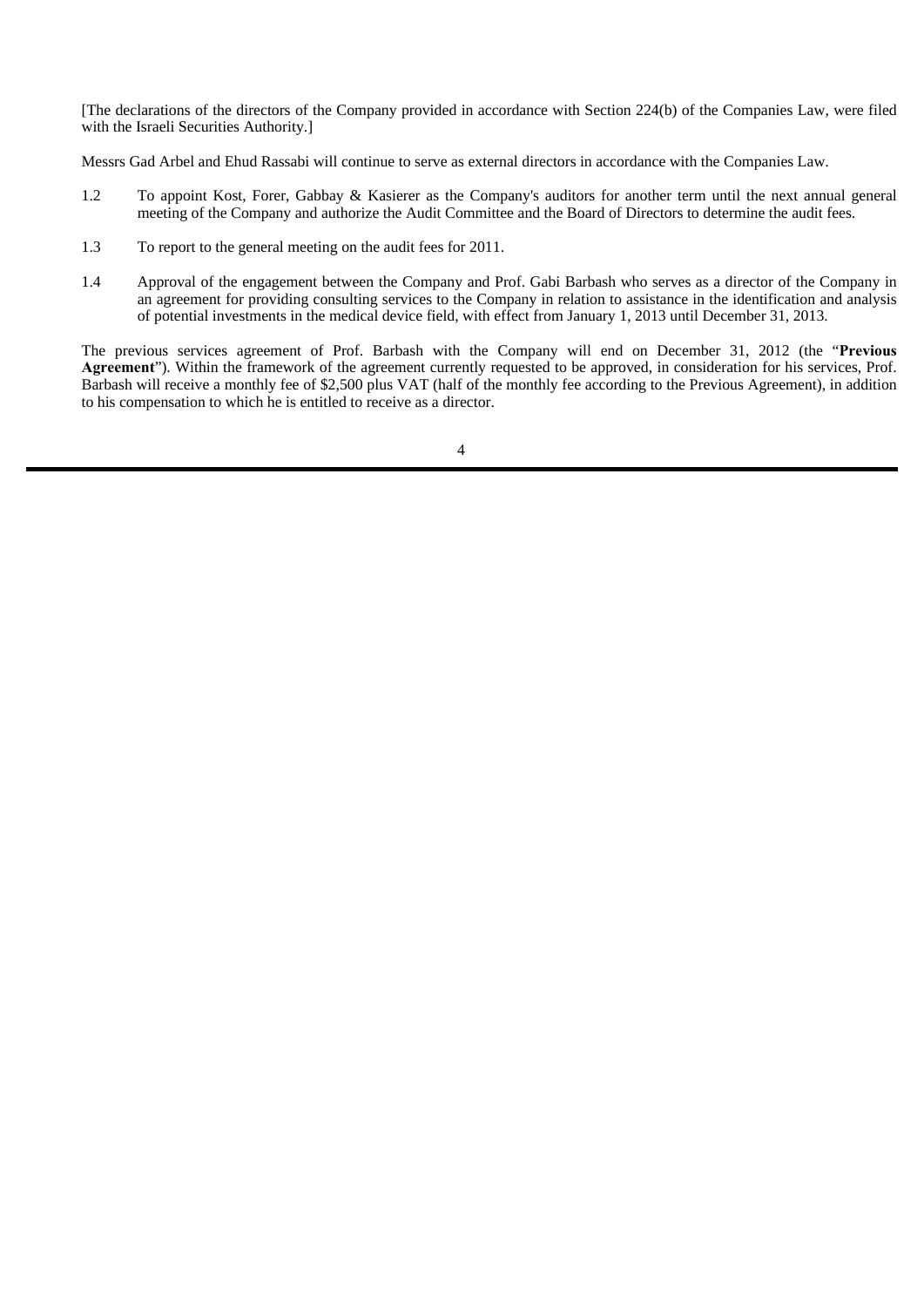The following are the terms of Prof. Barbash's aggregate compensation for 2011:

|      | Details of person receiving compensation |          |                                                 | Compensation for services (in NIS) |               |                        |  |                             |
|------|------------------------------------------|----------|-------------------------------------------------|------------------------------------|---------------|------------------------|--|-----------------------------|
| Year | Name                                     | Position | Rate of holding in the<br>Corporation's capital | Salary                             | <b>B</b> onus | Consultation fee Other |  | Total                       |
| 2011 | Gabi<br><b>Barbash</b>                   | Director |                                                 | 110,376(1)                         |               | 229,260(2)             |  | NIS339,260<br>$($ \$90,555) |

- (1) Prof. Barbash received compensation for his participation in meetings of the Company's board of directors in the aggregate annual amount of approximately NIS110,000 during 2011 and approximately NIS81,000 for 2012 until the month of September 2012.
- (2) Prof. Barbash received consultation fees according to the current services agreement in the aggregate amount of NIS229,000 for 2011 and approximately NIS173,000 for 2012 until the month of September 2012.

The engagement was approved by the Audit Committee and Board of Directors of the Company after this matter was considered in the meetings held on November 7, 2012 and November 11, 2012, respectively. The Audit Committee and the Board of Directors were presented with details regarding all the terms of Prof. Barbash's engagement and relating to the services provided by him according to the Previous Agreement and the services which he will provide to the Company within the framework of the new engagement (which have been reduced in comparison to the services provided in the Previous Agreement). Compensation parameters of similar companies or other compensation parameters in the same sector as the Company were not examined since the services provided concern services relevant to the Company and it is difficult to compare them specifically to services provided by another person for other companies.

The following are the reasons of the Audit Committee and the Board of Directors for approving the services agreement.

- 1.4.1 The Audit Committee and the Board of Directors were of the view that the payment of the compensation within the framework of the services agreement with Prof. Barbash reflects the activities and contribution of Prof. Barbash to the Company's business in assisting in the identification and analysis of potential investments in the medical device field.
- 1.4.2 The compensation is in the ordinary course of business and should not have a material effect on the Company's profitability, assets or liabilities.
- 1.4.3 In determining the scope of the compensation, the Board of Directors considered, inter alia, the following parameters: the contribution of Prof. Barbash to investments made by the Company; the contribution of Prof. Barbash to the Company's business and profits, and the potential for such a contribution; and satisfaction with the performance of Prof. Barbash.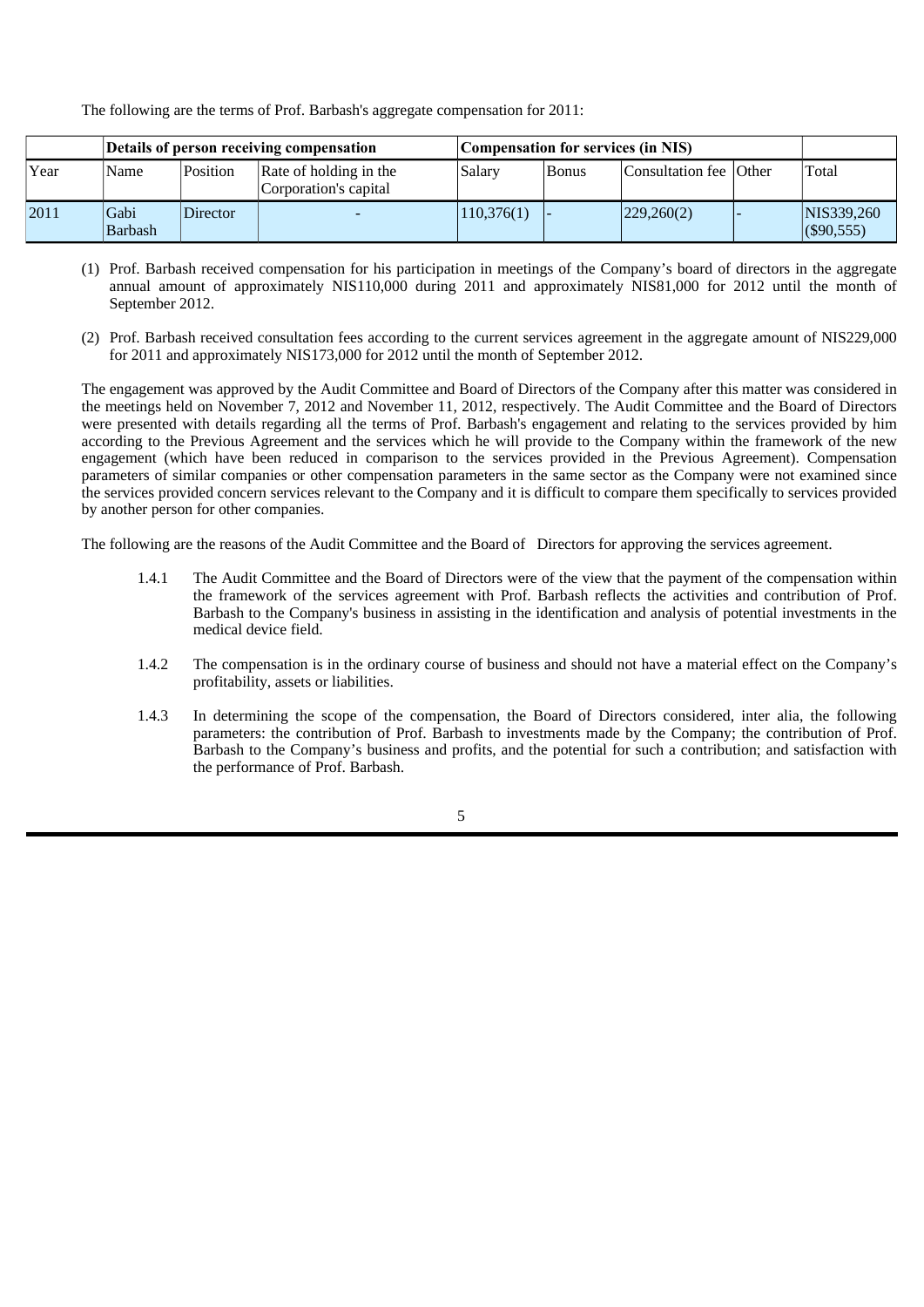- 1.4.4 The compensation is reasonable and appropriate also in comparison with that which is acceptable in the Company, taking into consideration the position and contribution of Prof. Barbash.
- 1.4.5 Taking into consideration the level of the compensation and the contribution of Prof. Barbash to the Company, the scope of the compensation is fair and reasonable in the circumstances.
- 1.5. To consider the Annual Reports of the Company for 2011.

#### 2. **Record Date**

The record date for the entitlement of a shareholder to participate and vote in the meeting, pursuant to Section 182 of the Companies Law, is November 19, 2012 (the "**Record Date**"). If trading does not take place on the Record Date, the Record Date shall be the last trading day immediately prior thereto.

#### 3. **Legal Quorum and Adjourned Meeting**

A legal quorum shall be constituted upon the presence, either in person or by proxy, of at least two shareholders holding in total more than 33.3% of the issued shares conferring voting rights in the Company, within one half hour of the time scheduled for the opening of the meeting. In the absence of a legal quorum at the general meeting one half hour after the time scheduled for commencement of the meeting, the general meeting shall stand adjourned for one week, on the same day at the same time and in the same place. If no legal quorum shall be formed at the adjourned meeting one half hour after the time scheduled for the meeting, then one shareholder holding at least 25% of the issued share capital of the Company, present either in person or by proxy, shall constitute legal quorum.

#### 4. **Required Majority**

The majority required for adoption of the proposed resolutions specified in Section 1 of this Report ( the proposed resolutions in sections 1.1, 1.2, and 1.4 hereabove) is a majority of the votes of the shareholders present, either in person or by proxy or via written proxies, who are entitled to participate in the meeting and who are participating in the vote.

#### 5 **Method of Voting**

 5.1 A shareholder (who is not registered) who wishes to participate in and vote at the meeting will be entitled to do so if a confirmation regarding his holding of shares on the Effective Date, prepared in accordance with the Companies Regulations (Proof of Holding of a Share for the Purpose of Voting at the General Meeting), 5760-2000 had been delivered to the Company prior to the commencement of the meeting, as specified below.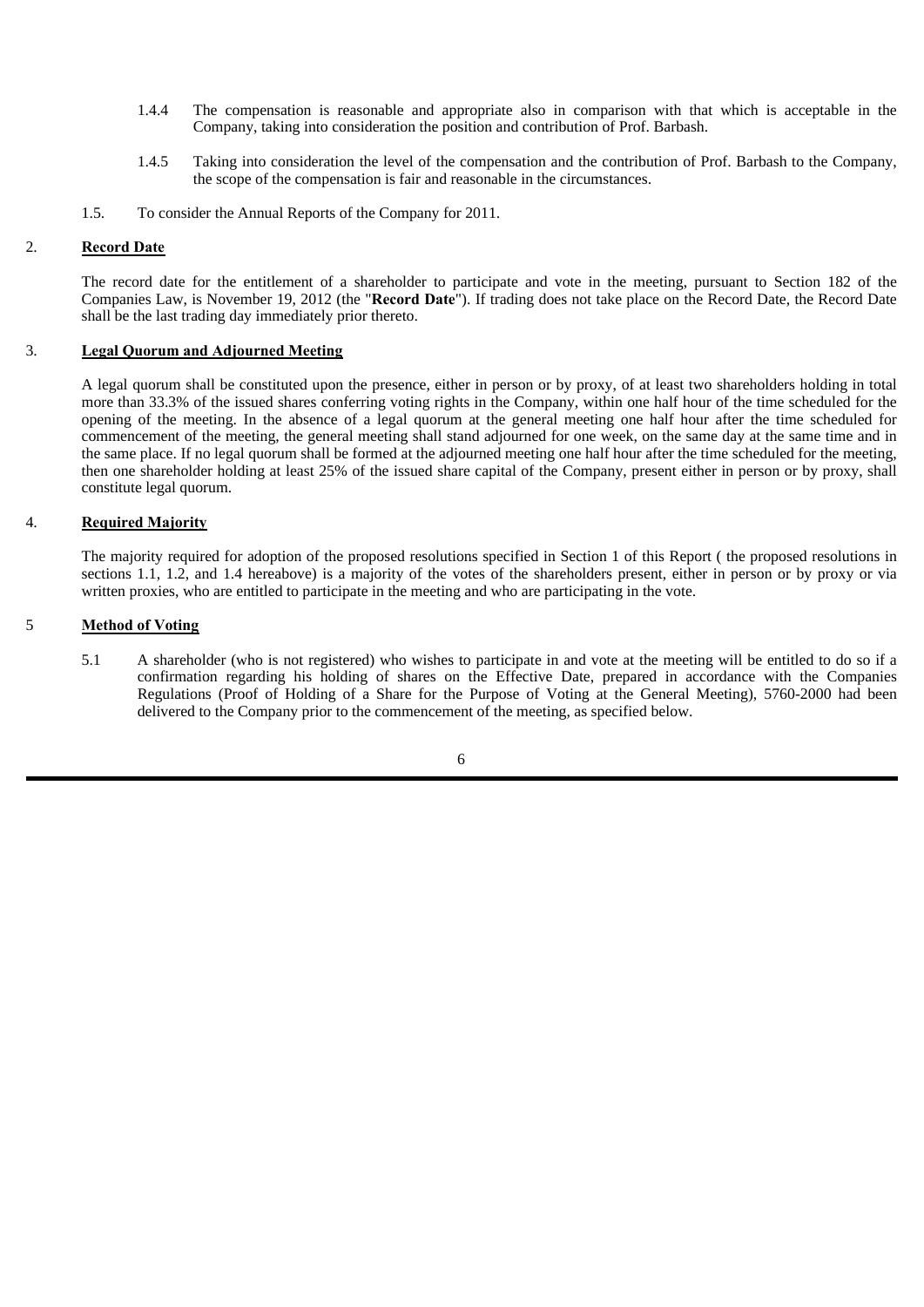- 5.2 A shareholder of the Company may participate in and vote at a meeting in person or may appoint a proxy who will be able to participate in the general meeting and to vote on his behalf (in accordance with the provisions of the Company's articles of association).
- 5.3 A letter of appointment appointing a proxy (the "Letter of Appointment") and the original power of attorney by virtue of which the Letter of Appointment was signed shall be deposited at the Company's offices at least 48 hours before commencement of the meeting or the adjourned meeting, as the case may be. The Letter should indicate the full names of the Appointer and the proxy, as they appear in the Registrar of Companies or identity card, as the case may me, their registration or identification number, as the case may me, and place of registration or issuing country of passport, as the case may be.
- 5.4 Pursuant to the Companies Regulations (Proof of Holding of a Share for the Purpose of Voting at the General Meeting), 5760-2000, a shareholder in whose favor a share is registered with a TASE member, which share is included among the shares registered in the shareholders' register in the name of the transfer agent, who wishes to vote at the general meeting, will provide the Company with confirmation regarding his holding of the share on the Record Date, which must be received from the TASE member with which his right to the share is registered in accordance with the requirements of the said regulations.

#### 6. **Confirmation of Ownership and Proxy Card**

- 6.1. A shareholder whose shares are registered with a TASE member may receive confirmation of the holding from the TASE member through which he holds his shares, at a branch of the TASE member or by mail to his address in consideration for the delivery cost only, if he shall have so requested, provided that a request for this purpose shall be made in advance for a specific securities account.
- 6.2 In addition, shareholders whose shares are registered with American Stock Transfer ("AST") only, whether registered in such shareholders' name or held with a broker in the U.S., are entitled to vote their shares by delivering the proxy card to AST or to the broker through which the shares are held, as the case may be. The language of the proxy card may be viewed at the Company's website specified below, and will be sent to such shareholders. The votes may be cast by such shareholders only, according to the voting instructions set forth in the proxy card. The proxy card must be delivered to the Company's offices up to 48 hours before the date of the convening of the meeting.

### 7. **Inspection of Documents**

A copy of this report is available for inspection at the Company's offices at 3 Azrieli Center (the Triangular Tower 42nd floor) Tel Aviv, after prior telephonic coordination with the Company's secretarial office at Telephone: 972-3-6075555 on Sunday – Thursday (except for holiday eves and holidays) between 9:00 a.m. and 4:00 p.m., until the date of the convening of the meeting, as well as on the distribution website of the ISA at www.magna.isa.gov.il. and on the website of the TASE at maya.tase.co.il.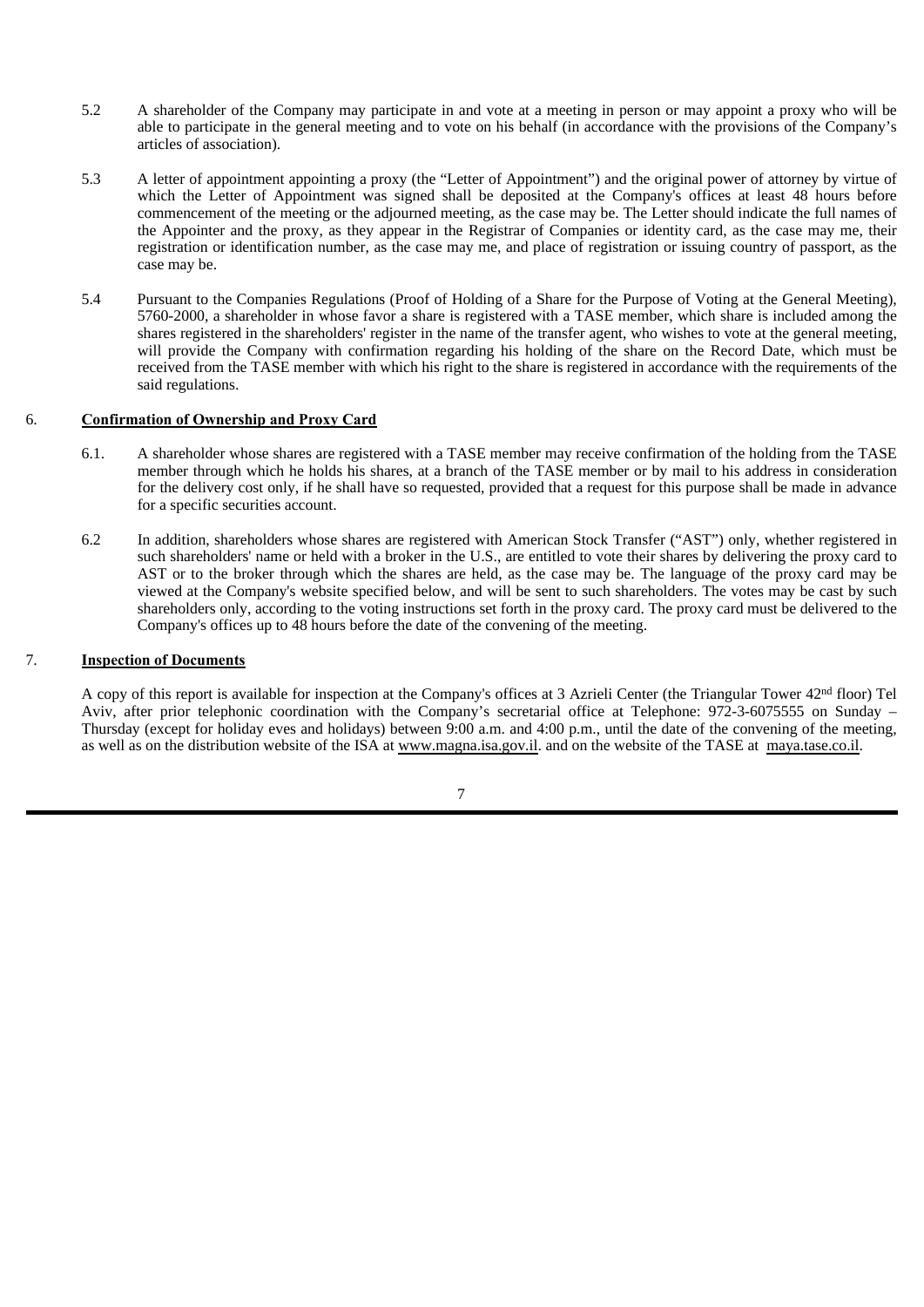In addition, a copy of this report will be available on the Company's website at www.elron.com, and on the distribution website of the Securities and Exchange Commission at www.sec.gov.

**Sincerely,**

**Elron Electronic Industries Ltd.**

**Details of the signatories on behalf of the Company and a description of their position:**

**Ari Bronshtein, Chief Executive Officer**

**Yaron Elad, VP and Chief Financial Officer**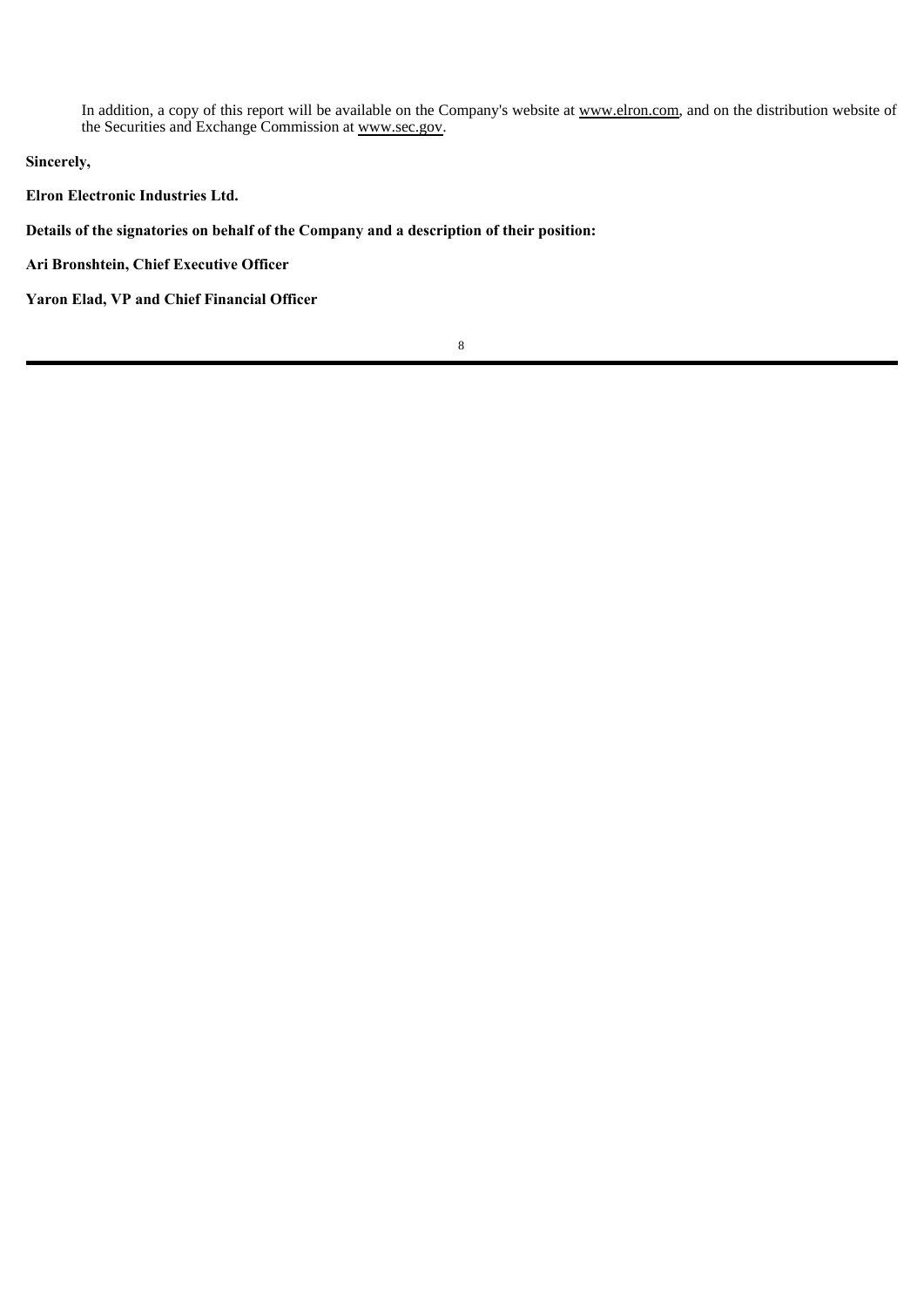#### **ELRON ELECTRONIC INDUSTRIES LTD. THIS PROXY SOLICITED BY THE BOARD OF DIRECTORS FOR THE ANNUAL GENERAL MEETING OF SHAREHOLDERS TO BE HELD ON DECEMBER 18, 2012**

The undersigned hereby constitutes and appoints YARON ELAD and PAUL WEINBERG and each of them, the true and lawful attorneys, agents and proxies of the undersigned, with full power of substitution, to vote with respect to all of the Ordinary Shares of ELRON ELECTRONIC INDUSTRIES LTD. (the "Company"), standing in the name of the undersigned at the close of business on November 19, 2012 at the Annual General Meeting of Shareholders of the Company to be held at the offices of the Company at 3 Azrieli Center, The Triangle Tower, 42nd Floor, Tel-Aviv, Israel, on December 18, 2012, at 10:00 am (Israel time), and at any and all adjournments thereof, with all power that the undersigned would possess if personally present and especially (but without limiting the general authorization and power hereby given) to vote as follows:

#### **Please mark your vote in blue or black ink as shown here**

 **1. Proposal No. 1** - **To** elect Arie Mientkavich, Avraham Asheri, Gabi Barbash, Rona Dankner, Amiram Erel, Dori Manor, Arieh Ovadia and Hadar Udler as directors of the Company until the next annual general meeting of the Company, in addition to the external directors who hold office.

**FOR All Nominees withhold authority for all nominees For all except(See instructions below)**

**О** Arie Mientkavich **О** Avraham Asheri **О** Gabi Barbash **О** Rona Dankner **О** Amiram Erel **О** Dori Manor **О** Arieh Ovadia **О** Hadar Udler